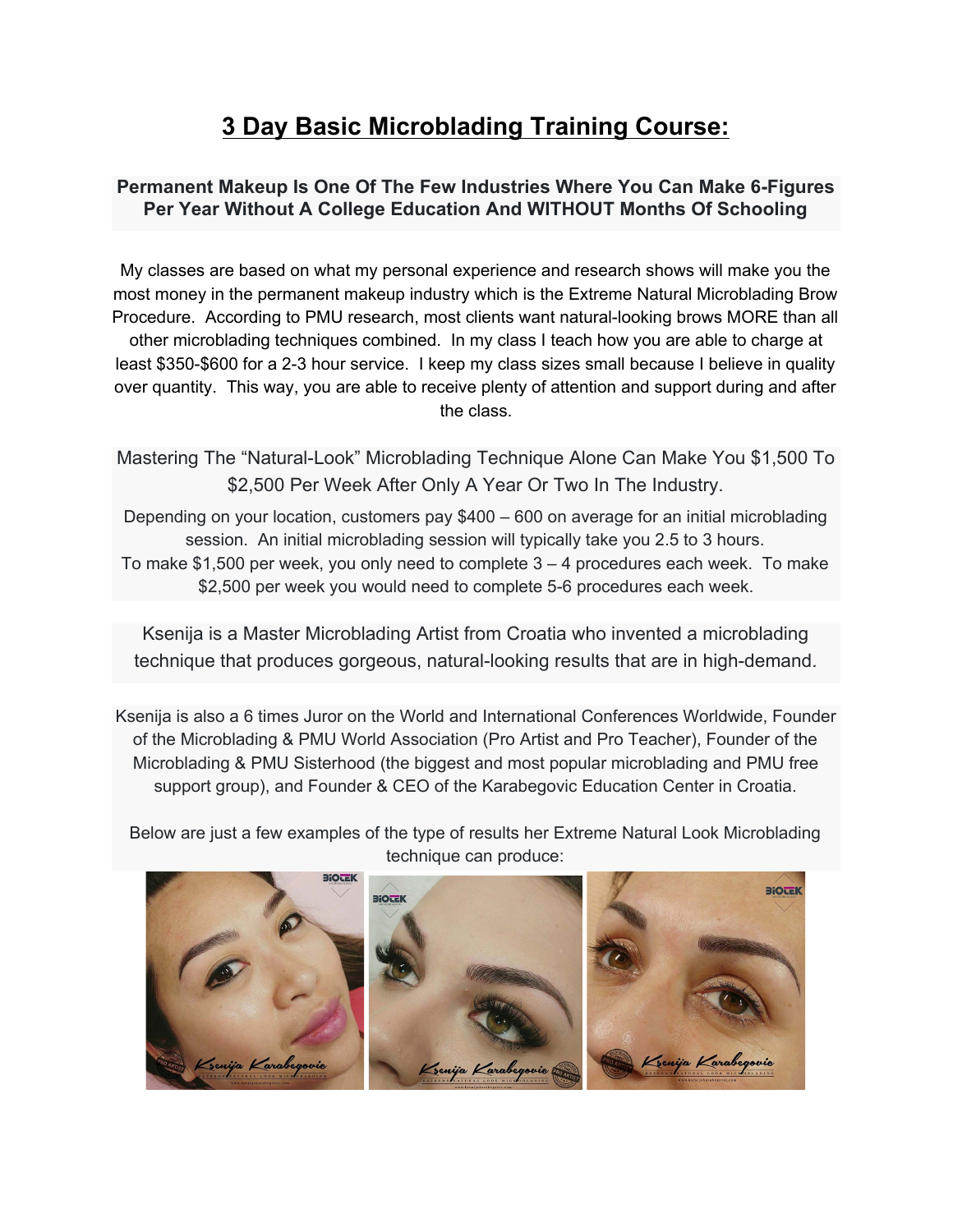I have been trained by Ksenijna directly and authorized to teach her "Extreme Natural" Technique in the United States.

I am a successful Microblading Artist in Las Vegas, Nevada. To see Examples of my work , please feel free to browse through my website: binasbeautybar.com Instagram: binasbeautybar Facebook: binasbeautybar



# I will be teaching a Basic Microblading Course in Las Vegas, Nevada.

You will be learning Ksenija Karabegovic's "Extreme Natural" Technique. As a bonus for you, she will be the one to review and sign off on your Certification of Completion. It will be signed off by one of the best so that you start out a step ahead of your local competition.

# **Important Registration and Class Information:**

Class Length:

The basic microblading class is 3 days long. The class can be one on one or up to 6-10 microblading students. You will be scheduled to come to training at 9:30 am and you will finish daily around 4:00-4:30 pm. You will receive a lunch break around 12:15 pm (45 minutes). Lunch is included.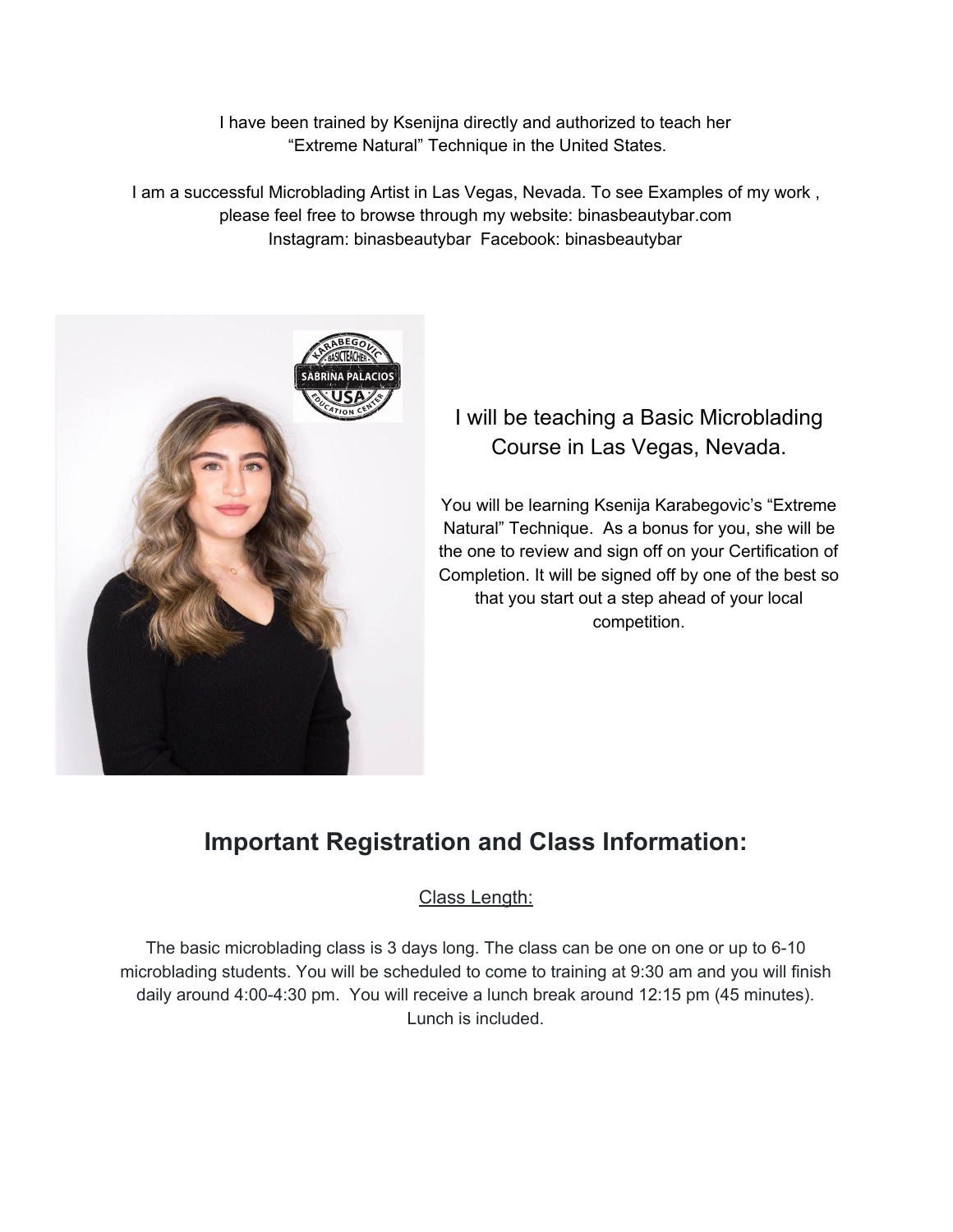# What's included?

- Name Brand Start Up Microblading kit good for 40-50 clients. High quality products and tools that I personally use with all my clients including the TinaDavies-Permablend pigment line and blades.
- Aftercare paperwork and products that I use for each client.
- Smaller classroom sizes for undivided attention and support.
- Full day training hours from 9:30-4:30.
- Microblading manual along with hands on training. You will practice how to brow map and do proper strokes on a latex/rubber skin with my assistance.
- Live model demonstration done by instructor at the end of the third day.
- Tips & Tricks to photos, social media, marketing, and more
- Online support after your course is complete.
- Apprenticeship opportunity available for my students in Las Vegas, Nevada

## How to Schedule:

To schedule your class, a \$500 non-refundable down payment is required a month before the first day of the class to reserve your seat and cover the cost of your training kit. You may reserve your spot by going to <https://www.binasbeautybar.com/microblading-training/>. You will owe the balance of training (\$2,500 is the balance, \$3000 is the total cost) 10 days before the training. This can be paid with a credit card, paypal, venmo, and/or cash whichever is convenient for you. However, if you choose to pay with a credit card, paypal, or venmo there is a 3.0% fee added.

# Don't have the full \$3000?

I am happy to announce that financing is now available to cover the cost of your course through Paypal and Upstart. To apply through Paypal visit:

<https://www.paypal.com/ppcreditapply/da/us/lander?p=ppcdalpBAUNI&t=ppcdaltPPCFAQ>

To apply through Upstart visit <https://www.upstart.com/> and click on "borrow". Select "other large purchase" under "make a purchase". Click "get started", fill out the form and you are on your way to seeing your rate (which won't affect your credit score).

The cost of your training investment will be earned back after ONLY ten clients. This is charging the minimal starting fee of \$300 per client! Once you are more experienced and confident, you can charge between \$500-\$700.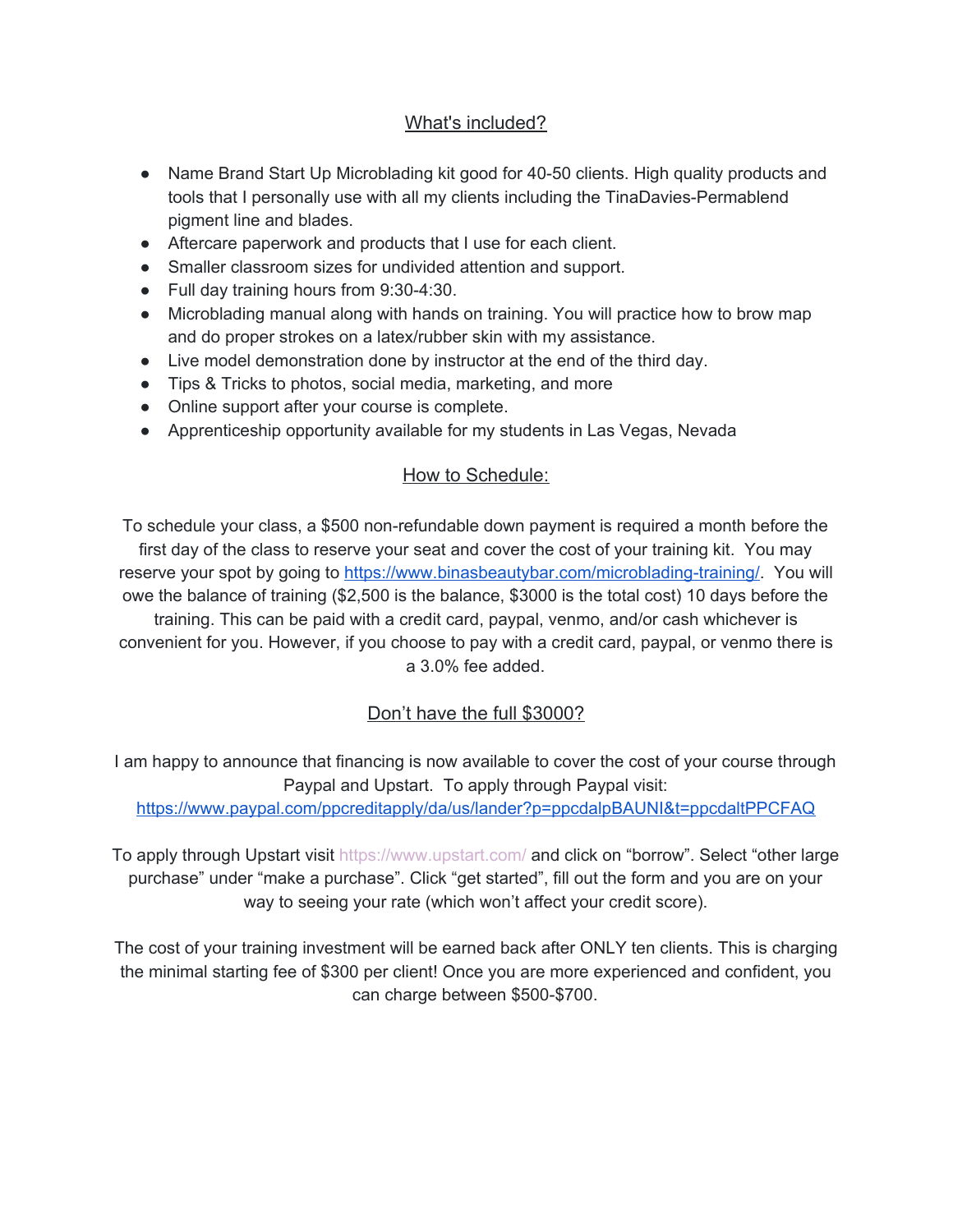## Things You'll Need:

On the first day of class, you will receive a manual which will be discussed throughout training and a start-up kit including Tina Davies-Permablend Pigment Line (will be good approximately for your first 50-70 clients).

**YOU MUST BRING:** Your Blood-Borne Pathogen Certificate with you on the first day. Please research what your county requirements are and take an approved online class according to your area's regulations. We use www.cathymontie.com and American Red Cross, but every county will vary.

#### Models:

Models are not required. If you choose to do a few blading strokes on a live model, you must provide and have already passed the health department test

(http://southernnevadahealthdistrict.org/body-art/body-art-card.php) or have a permit form SNHD to work on live models. The model must have existing brow hairs and they have to complete all the paperwork and consent forms.

You will receive your Microblading Artist Certificate. However, you will have to submit 5 case studies after the completion of the course. Microblading is a skill and an art form. Like any art form, you have to practice it to master it.

I will be doing a live model presentation of a microblading appointment in full at the end of class on the third day. You will see in detail how I perform microblading on my client from start to finish. You are able to take notes during as well as video and pictures as long as the material recorded isn't posted and is for your eyes only.

## **Here are some other suggestions to prepare for your training:**

- Bring something you can take notes on.
- Bring a charge for your cell phone.
- Bring a light jacket or sweater.
- Limit Caffeine.
- Get a good night's rest.
- Bring any vision aids you might require, such as reading glasses and/or contacts.

I also meet all the requirements for being a trainer and qualified to teach PMU so you can get your insurance covered by https://foreverbeautifulinsurance.com. Please let me know if you have any questions about the training. Try to research more about Microblading, your clientele and the licensing in your town or wherever you will be practicing Permanent Makeup.